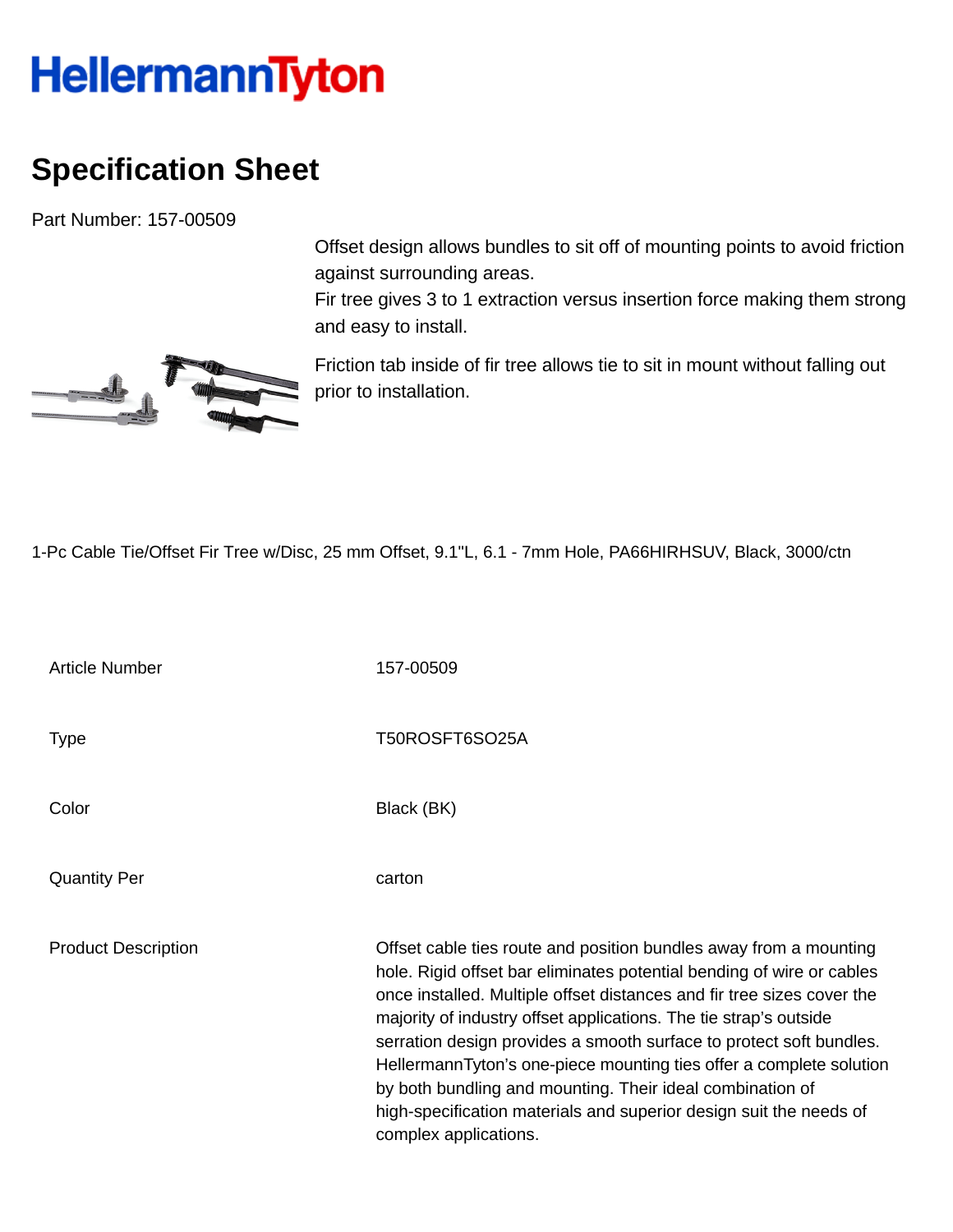| <b>Short Description</b>              | 1-Pc Cable Tie/Offset Fir Tree w/Disc, 25 mm Offset, 9.1"L, 6.1 -<br>7mm Hole, PA66HIRHSUV, Black, 3000/ctn |
|---------------------------------------|-------------------------------------------------------------------------------------------------------------|
| <b>Global Part Name</b>               | T50ROSFT6SO25A-PA66HIRHSUV-BK                                                                               |
|                                       |                                                                                                             |
| Minimum Tensile Strength (Imperial)   | 50.0                                                                                                        |
| Minimum Tensile Strength (Metric)     | 222.4                                                                                                       |
| Length L (Imperial)                   | 9.1                                                                                                         |
| Length L (Metric)                     | 230.0                                                                                                       |
| Offset Length (Imperial)              | 0.98                                                                                                        |
| <b>Offset Length (Metric)</b>         | 25.0                                                                                                        |
| <b>Fixation Method</b>                | Fir tree for round holes                                                                                    |
| <b>Identification Plate Position</b>  | none                                                                                                        |
| <b>Releasable Closure</b>             | No                                                                                                          |
| Width W (Imperial)                    | 0.20                                                                                                        |
| Width W (Metric)                      | 5.1                                                                                                         |
| <b>Bundle Diameter Min (Imperial)</b> | 0.08                                                                                                        |
| <b>Bundle Diameter Min (Metric)</b>   | 1.6                                                                                                         |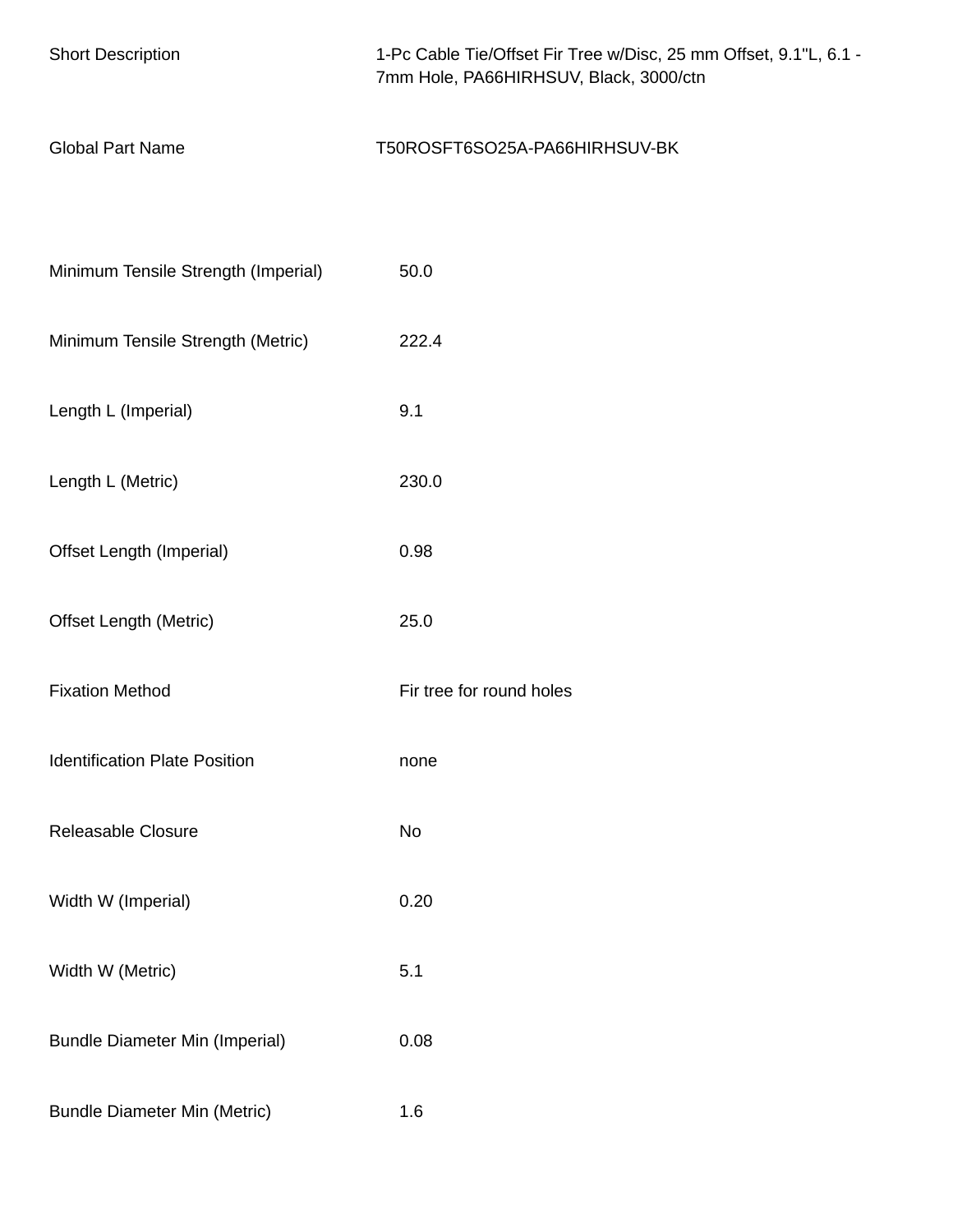| <b>Bundle Diameter Max (Imperial)</b>   | 1.97                             |
|-----------------------------------------|----------------------------------|
| <b>Bundle Diameter Max (Metric)</b>     | 50.0                             |
| Height H (Metric)                       | 21.2                             |
| Panel Thickness Min (Imperial)          | 0.02                             |
| Panel Thickness Max (Imperial)          | 0.26                             |
| Panel Thickness Min (Metric)            | 0.6                              |
| Panel Thickness Max (Metric)            | 6.65                             |
| Mounting Hole Diameter D (Imperial)     | $0.24 - 0.28$ " $0.24 - 0.26$    |
| Mounting Hole Diameter D (Metric)       | 6.35 mm (hexagonal) 6.1 - 7.0 mm |
| Mounting Hole Diameter D Min (Imperial) | 0.24                             |
| Mounting Hole Diameter D Max (Imperial) | $0.28$ " $0.26$                  |
| Mounting Hole Diameter D Max (Metric)   | 7.0                              |
| Disc Diameter (Metric)                  | 19.0                             |
| Disc Diameter (Imperial)                | 0.75                             |